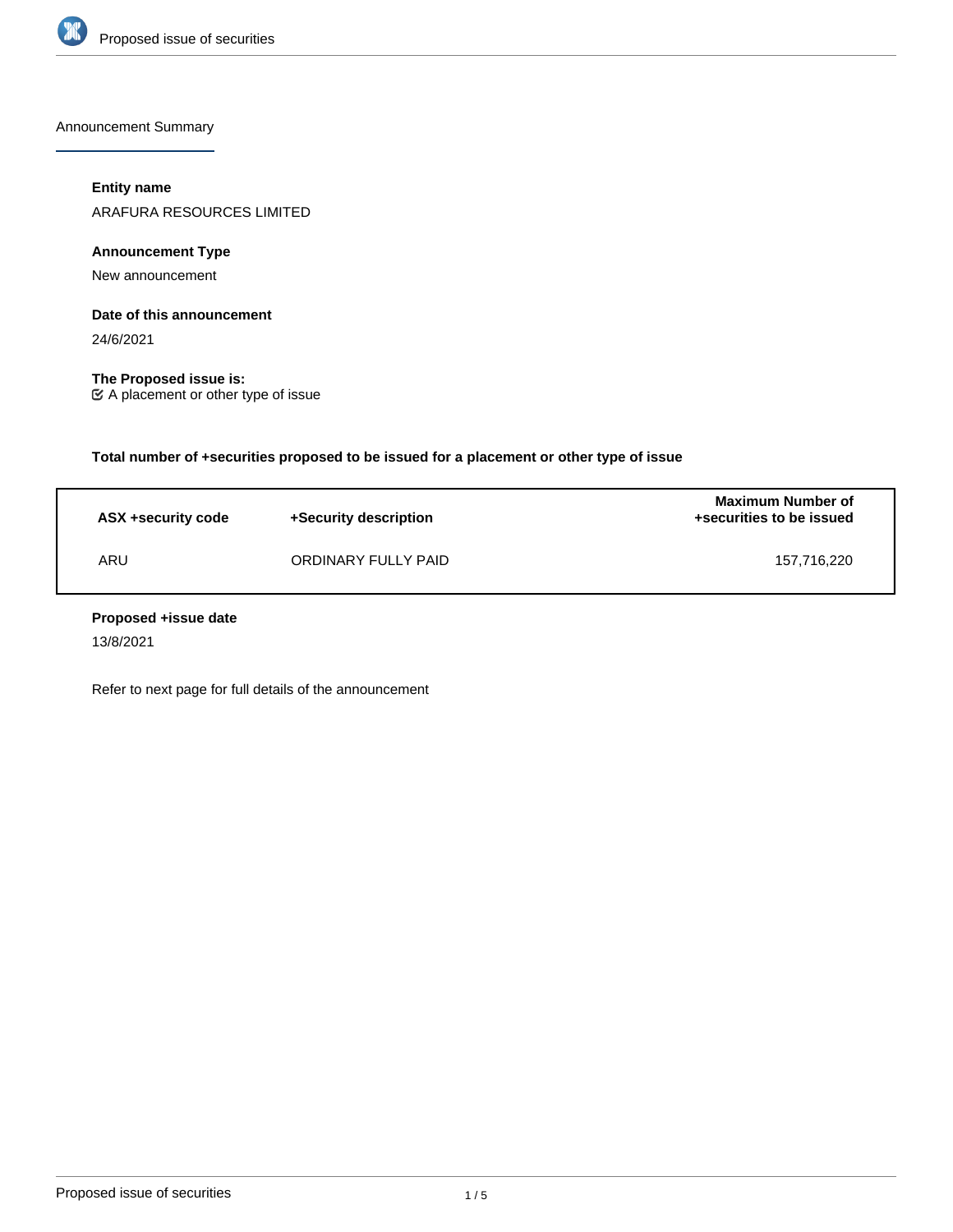

### Part 1 - Entity and announcement details

### **1.1 Name of +Entity**

### ARAFURA RESOURCES LIMITED

We (the entity named above) give ASX the following information about a proposed issue of +securities and, if ASX agrees to +quote any of the +securities (including any rights) on a +deferred settlement basis, we agree to the matters set out in Appendix 3B of the ASX Listing Rules.

If the +securities are being offered under a +disclosure document or +PDS and are intended to be quoted on ASX, we also apply for quotation of all of the +securities that may be issued under the +disclosure document or +PDS on the terms set out in Appendix 2A of the ASX Listing Rules (on the understanding that once the final number of +securities issued under the +disclosure document or +PDS is known, in accordance with Listing Rule 3.10.3C, we will complete and lodge with ASX an Appendix 2A online form notifying ASX of their issue and applying for their quotation).

**1.2 Registered Number Type**

**Registration Number**

ABN

22080933455

**1.3 ASX issuer code**

ARU

# **1.4 The announcement is**

New announcement

### **1.5 Date of this announcement**

24/6/2021

**1.6 The Proposed issue is:**

 $\mathfrak{C}$  A placement or other type of issue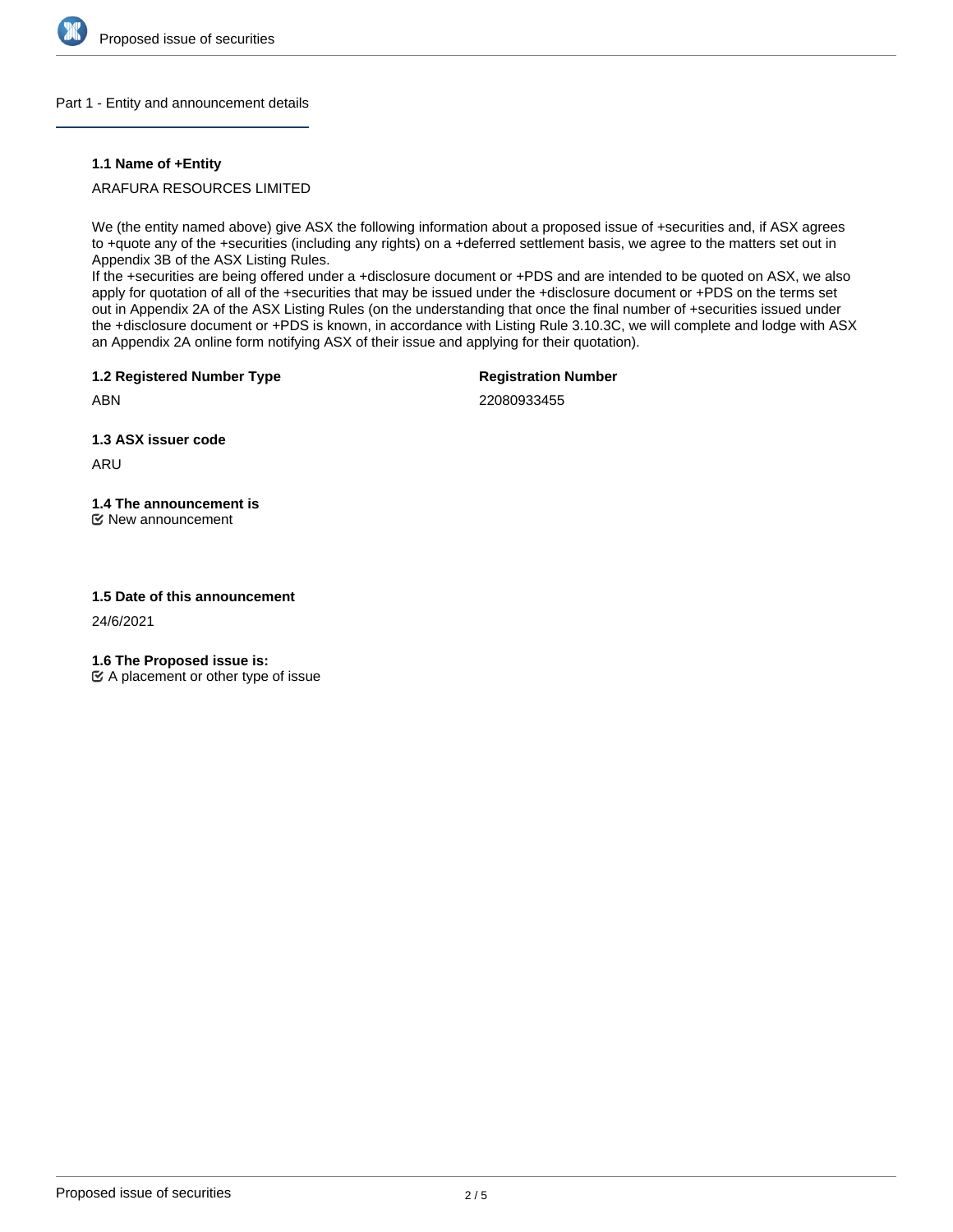

Part 7 - Details of proposed placement or other issue

Part 7A - Conditions

**7A.1 Do any external approvals need to be obtained or other conditions satisfied before the placement or other type of issue can proceed on an unconditional basis?** Yes

7A.1a Conditions

**Approval/Condition** +Security holder approval **Date for determination** 9/8/2021

**Is the date estimated or actual?** Estimated

**\*\* Approval received/condition met?**

#### **Comments**

Part 7B - Issue details

**Is the proposed security a 'New class' (+securities in a class that is not yet quoted or recorded by ASX) or an 'Existing class' (additional securities in a class that is already quoted or recorded by ASX)?** Existing class

**Will the proposed issue of this +security include an offer of attaching +securities?** No

Details of +securities proposed to be issued

**ASX +security code and description**

ARU : ORDINARY FULLY PAID

### **Number of +securities proposed to be issued**

157,716,220

**Offer price details**

**Are the +securities proposed to be issued being issued for a cash consideration?** Yes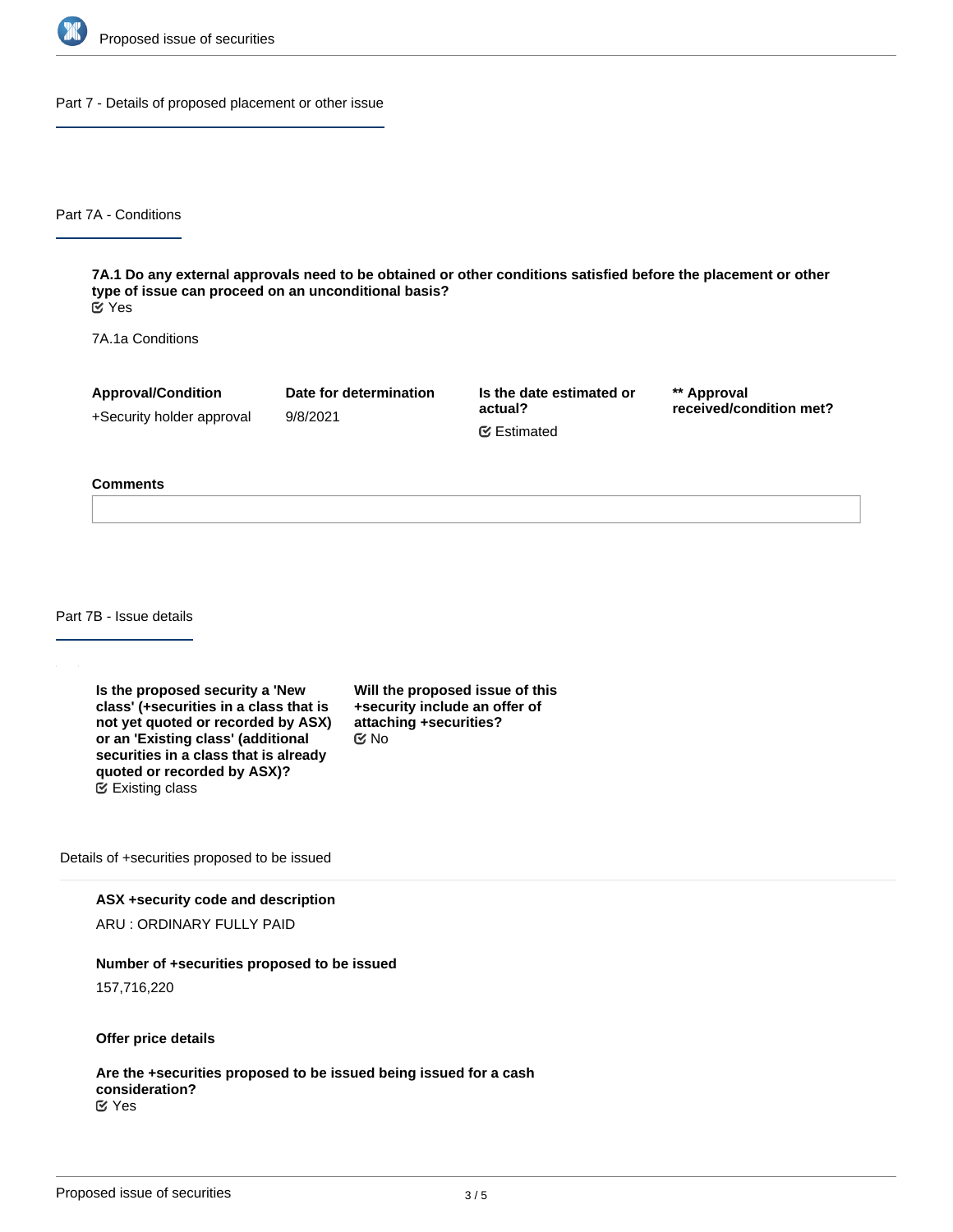

## **In what currency is the cash consideration being paid?**

AUD - Australian Dollar

**What is the issue price per +security?** AUD 0.12000

**Will these +securities rank equally in all respects from their issue date with the existing issued +securities in that class?** Yes

Part 7C - Timetable

**7C.1 Proposed +issue date** 13/8/2021

Part 7D - Listing Rule requirements

**7D.1 Has the entity obtained, or is it obtaining, +security holder approval for the entire issue under listing rule 7.1?** Yes

**7D.1a Date of meeting or proposed meeting to approve the issue under listing rule 7.1** 9/8/2021

**7D.2 Is a party referred to in listing rule 10.11 participating in the proposed issue?** No

**7D.3 Will any of the +securities to be issued be +restricted securities for the purposes of the listing rules?** No

**7D.4 Will any of the +securities to be issued be subject to +voluntary escrow?** No

Part 7E - Fees and expenses

**7E.1 Will there be a lead manager or broker to the proposed issue?** Yes

### **7E.1a Who is the lead manager/broker?**

Petra Capital Pty Ltd is acting as the sole lead manager and bookrunner in relation to the placement.

**7E.1b What fee, commission or other consideration is payable to them for acting as lead manager/broker?**